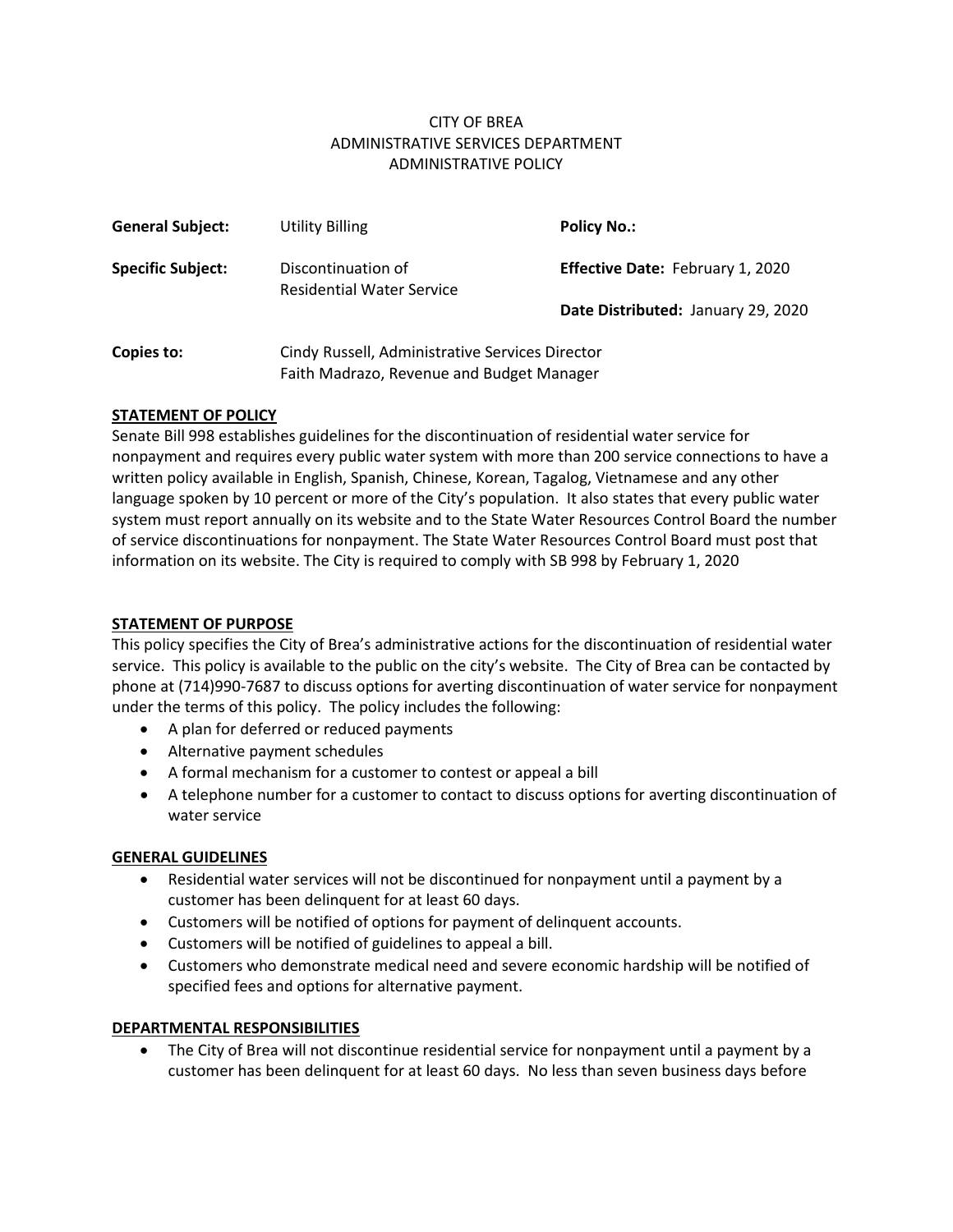discontinuation of residential service for nonpayment, the City of Brea will contact the customer named on the account by written notice or telephone.

• If the City of Brea contacts the customer on the account by written notice, the written notice of payment delinquency and impending discontinuation shall be mailed to the customer of the residence to which the residential service is provided or a tag will be hung in a conspicuous place at the residence. If the customer's address is not the address of the property to which residential service is provided, the notice shall also be sent to the address of the property to which residential service is provided, addressed to "Occupant."

The notice shall include:

- o The customer's name and address
- o The amount of delinquency
- o The date by which payment or arrangement for payment is required in order to avoid discontinuation of residential service
- $\circ$  A description of the process to apply for an extension of time to pay the delinquent charges.
- o An offer to provide a description of the procedure to petition for bill review and appeal.
- o An offer to provide a description of the procedure by which the customer may request a deferred, reduced, or alternative payment schedule, including amortization of the delinquent residential service charges.
- If the City of Brea contacts the customer by telephone, the City of Brea will offer to provide in writing to the customer the City of Brea's Discontinuation Policy of Residential Water Service for Nonpayment. The City of Brea will also discuss options to avert discontinuation of residential service for nonpayment, including but not limited to: alternative payment schedules, deferred payments, minimum payments, and procedures for requesting amortization of the unpaid balance, and petition for bill review and appeal.
- If the City of Brea is unable to make contact with the customer or an adult occupying the residence by telephone, and written notice is returned through the mail as undeliverable, the City of Brea will make a good faith effort to visit the residence and leave in a conspicuous place a notice of imminent discontinuation of residential service for nonpayment and the City of Brea's Discontinuation Policy of Residential Water Service for Nonpayment.
- After receiving a Final Notice/Disconnection Notice, the customer can contact the City of Brea Utility Billing Department at (714)990-7687 to discuss options to avert discontinuation of residential service including but not limited to deferred payments also known as payment extensions, alternative payment schedules that may include minimum payments and amortization also known as payment arrangements.

## 1. **Extension of Payment of Bill**

- a. Any customer who receives a Shut-Off Notice also known as a Hang Tag and is unable to pay by the due date may request a Payment Extension. The payment extension will allow for the unpaid balance to be split into no more than two payments with the second, final payment of the unpaid balance due by the  $15<sup>th</sup>$  day of the following month.
- b. If additional time is needed to pay the amount of the bill, the customer may apply for an alternative payment arrangement as described below.
- 2. **Alternative Payment Arrangements-** Any customer who is unable to pay for water service by the  $60<sup>th</sup>$  day after the bill is issued, may request an alternative payment arrangement to avoid additional fees or interruption of service. In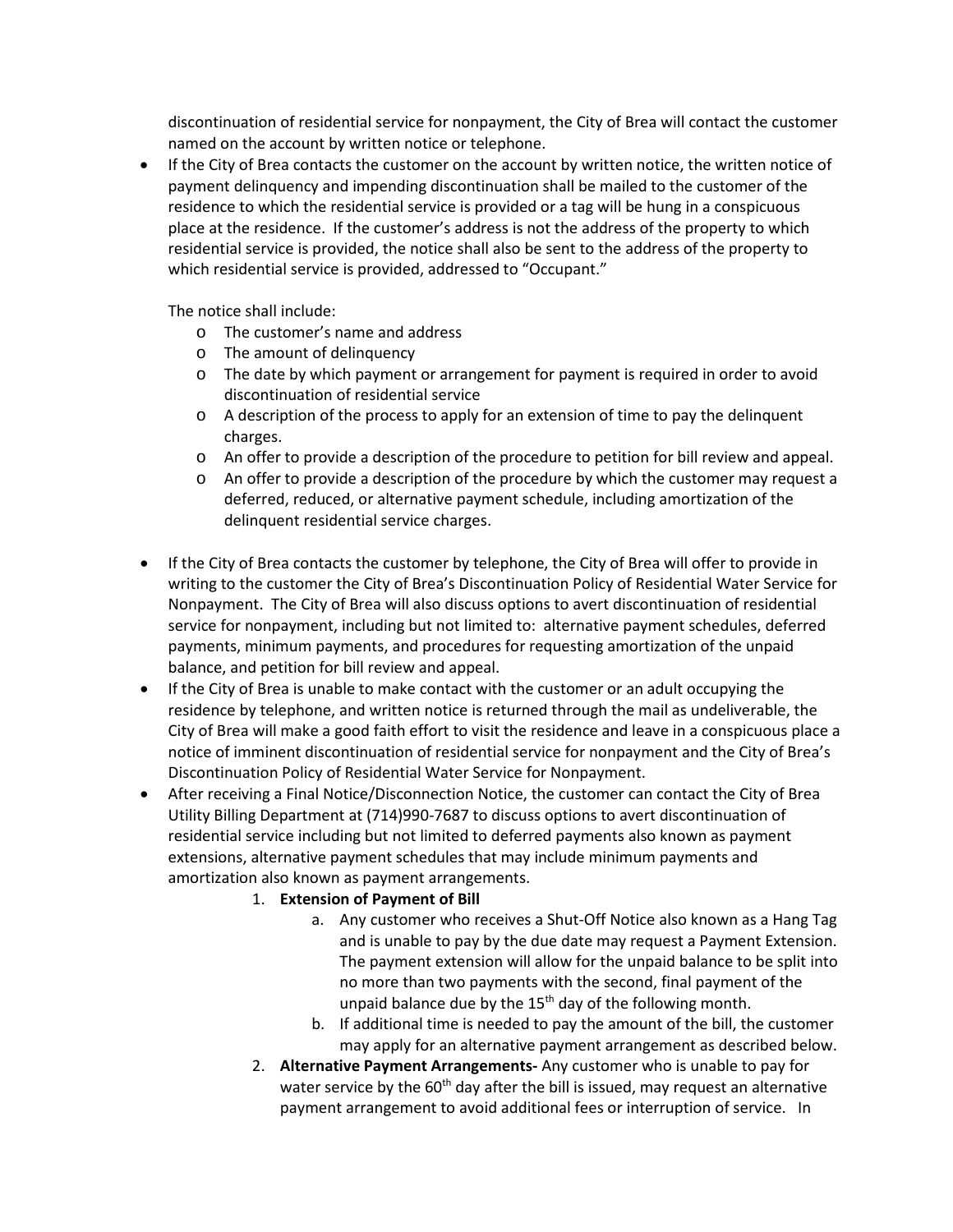compliance with SB 998, the City of Brea will consider all circumstances surrounding the request and make a determination as to whether the payment arrangement is warranted.

a. Certification by Primary Care Provider

Certification by Primary Care Provider, General Practitioner, Obstetrician/Gynecologist, Pediatrician, Family Practice Physician, Primary Care clinic, Hospital, or Outpatient Clinic who certifies that the disruption of service will be life threatening or pose a serious threat to the health and safety of any resident of the premises where water service is provided will oblige the City to enter an amortized repayment plan.

b. Financially Unable to Pay

The customer demonstrates that he or she is financially unable to pay for residential service within the water system's normal billing cycle. The customer or any member of customer's household must be a current recipient of CalWORKs, CalFresh, general assistance, Medi-Cal, Supplemental Security Income/State Supplementary Payment Program, or California Special supplemental Nutrition Program for Women, Infants and Children, or the customer declares that the household's annual income is less than 200% of the federal poverty level.

c. Alternate Payment Schedule

Payment arrangements that extend into the next billing period are considered an amortization plan, also known as a Payment Plan. An amortization plan will amortize the unpaid balance into fixed payments over a period of time, not to exceed 12 months from the date of the approved payment plan. The City of Brea may grant a longer repayment period if it finds the longer period is necessary to avoid undue hardship to the customer based on the circumstances of the individual case.

The amortized payments will be due on a monthly basis. The customer must comply with the terms of the amortization plan and remain current as charges accrue in each subsequent billing period. Failure to comply with the terms of an amortization plan will result in the issuance of a written shut-off notice.

#### • **Restoration of Water Service**

When residential water service is discontinued for nonpayment, the City of Brea will provide the customer with information on how to restore residential service.

o Residential water services will be restored after all previous water charges, delinquent service charges, customer deposit, and disconnection/reconnection service charges are paid in full. The disconnection/reconnection service charge shall apply whenever water is discontinued for non-payment. The disconnection/reconnection service charges are applied to cover the City's administrative service costs. The disconnection/reconnection service charges do not exceed the administrative cost incurred. The current disconnection/reconnection fee is \$65.00.For a residential customer who demonstrates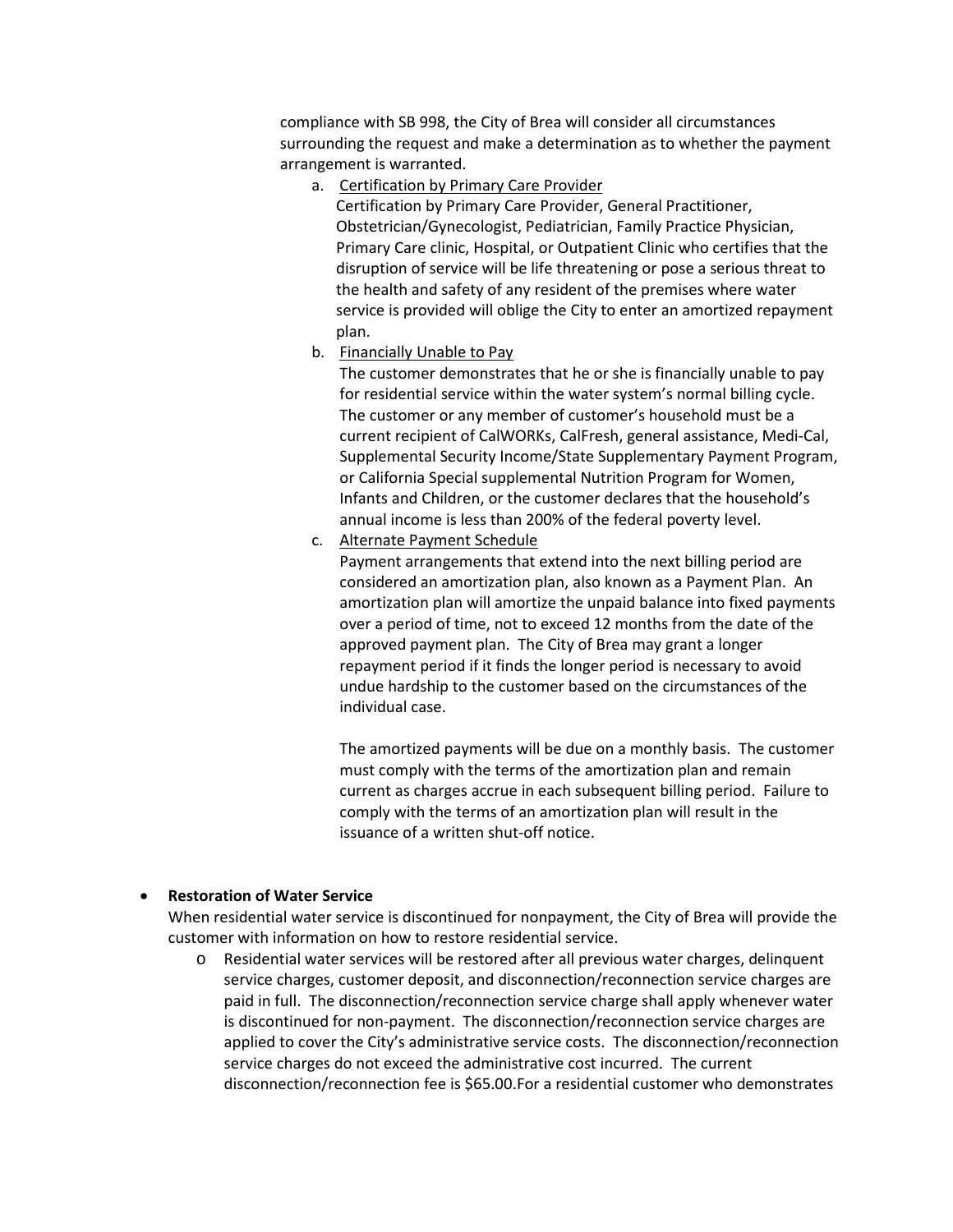a household income below 200 percent of the federal poverty line, the City of Brea shall do both of the following:

 Set a reconnection of service fee for reconnection during normal operating hours at fifty dollars (\$50), but not to exceed the actual cost of reconnection if it is less. Reconnection fees shall be subject to an annual adjustment for changes in the Consumer Price Index beginning January 1, 2021. The current fee for reconnection during normal operating hours is \$65.00 per User Fees adopted August 21, 2018.

For the reconnection of residential service during nonoperational hours, the reconnection of service fee shall be set at one hundred fifty dollars (\$150), but not to exceed the actual cost of reconnection if it is less. Reconnection fees shall be subject to an annual adjustment for changes in the Consumer Price Index beginning January 1, 2021.

- **Waive a delinquent charge on delinquent bills once every 12 months.** The City of Brea shall deem a residential customer to have a household income below 200 percent of the federal poverty line if any member of the household is a current recipient of CalWORKs, CalFresh, general assistance, Medi-Cal, Supplemental Security Income/State Supplementary Payment Program, or California special supplemental Nutrition Program for women, Infants and Children, or the customer declares that the household's annual income is less than 200 percent of the federal poverty level.
- o For Residential Tenants/Occupants in an Individually Metered Residence:
	- The City of Brea will make a reasonable, good faith effort to inform the occupants, by means of written notice hung on the door of the residence, when the water service account is in arrears and subject to interruption at least 7 days before water service is disrupted. The written notice will advise the tenant/occupant that they have the right to become customers of the City without being required to pay the amount due on the delinquent account, as long as they are willing to assume financial responsibility for subsequent charges for water service at that address. In order for the amount due on the delinquent account to be waived, the tenant/occupant must provide verification of tenancy in the form of a rental agreement or proof of rent payments.

### **Appeal a Bill**

If an adult at the residence appeals the water bill to the City of Brea Utility Billing Division or the Director of Administrative Services, the city will not discontinue residential service while the appeal is pending. To appeal or dispute the water charges on a utility bill, the customer shall make written notice via email or regular mail of their intent to appeal and the reason for appealing. The written notice shall be emailed t[o waterbilling@cityofbrea.net](mailto:waterbilling@cityofbrea.net) or via regular mail to: City of Brea, Attention: Administrative Services Director, 1 Civic Center Circle –  $3^{rd}$  floor, Brea, CA 92821.